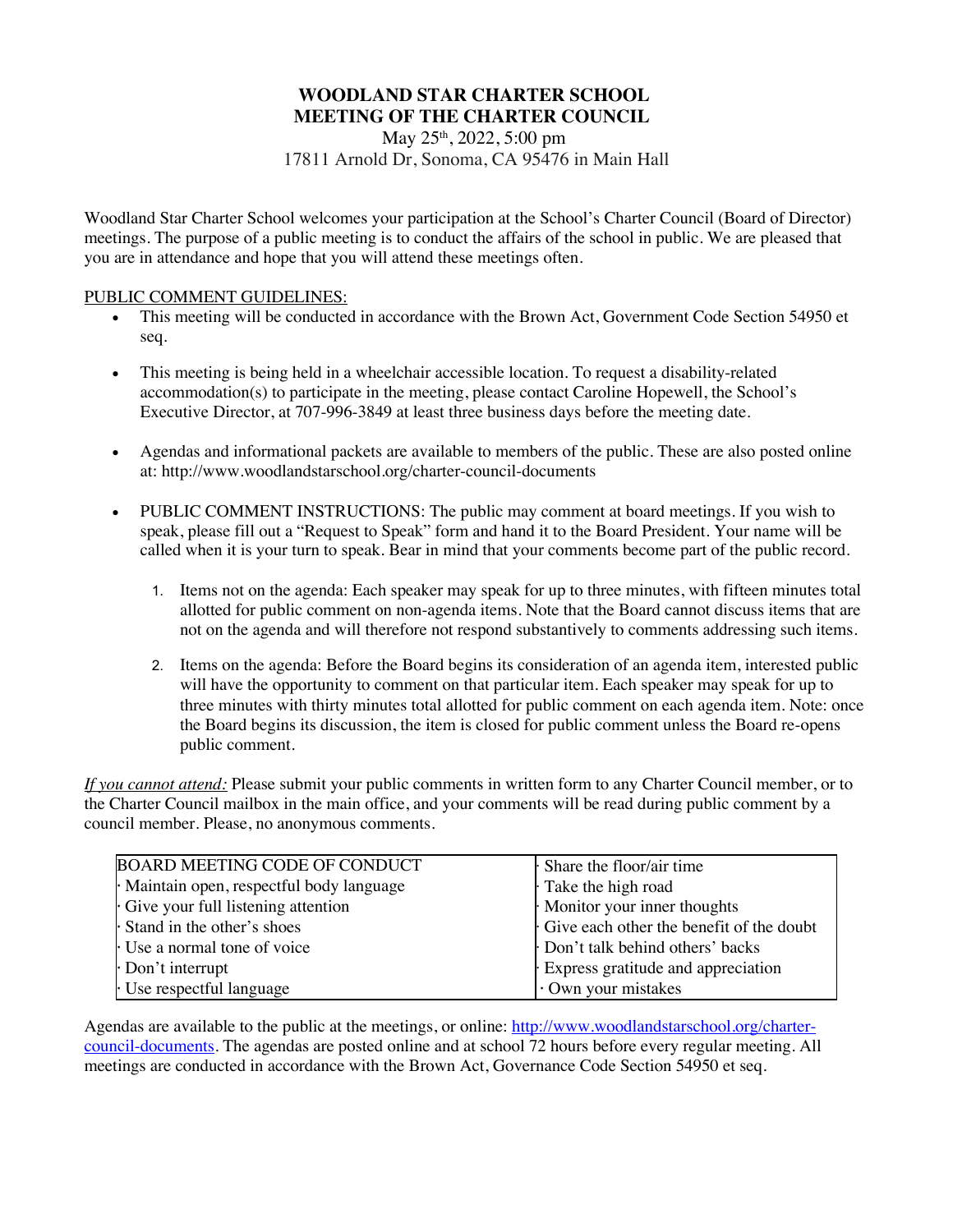# **WOODLAND STAR CHARTER SCHOOL MEETING OF THE CHARTER COUNCIL**

May 25<sup>th</sup>, 2022, 5:00 pm 17811 Arnold Dr, Sonoma, CA 95476 in Main Hall

# **AGENDA**

## **Procedural (5:00 pm)**

A. CALL TO ORDER Meeting called to order by Board President at:

Verse and Welcome:

*Imbue thyself with the power of imagination. Have courage for the truth. Sharpen thy feeling for responsibility of soul.*

## B. ROLL CALL

Present? (Mark Y/N)

**\_\_\_\_\_\_\_Robert Stewart (RS)**, Board President (Board appointed)

**Seth Olyer (SO, Vice President (Parent body elected)** 

**\_\_\_\_\_\_\_Brooke Sevenau (BS)**, Board member (Board appointed elected)

**Sonia Mendoza (SM, Board member (Parent body seat, Board appointed for remainder of 2022)** 

**EXECUTE:** Bill **Kobabe** (BK), Board member (Faculty elected)

**Barbara Fitzmaurice (BF)**, Board member (Community Board appointed)

**\_\_\_\_\_\_\_Joan Baugh (JB)**, Board member (Faculty elected)

**Vacant**, (Parent body elected)

**Vacant**, (Parent body elected)

## C. DESIGNATE A TIMEKEEPER FOR MEETING: \_\_\_\_\_\_\_\_\_\_\_\_\_\_\_\_\_\_\_\_\_\_\_\_\_\_\_\_\_\_

## **Consent Agenda Items – adjustment of agenda, as needed (5:02 pm)**

All matters listed under the consent agenda are considered by the Board to be routine and will be approved/enacted by the Board in one motion in the form listed below. Unless specifically requested by a Board member for further discussion or removed from the agenda, there will be no discussion of these items prior to the Board voting on them.

- 1. Warrants and Expenditures: April 2022
- 2. Regular Meeting Minutes: March 20th, 2022
- 3. Agenda: May 25th, 2022

## Staff Recommendation: **Approve all consent agenda items**

| Action:      | Aves:    |  |
|--------------|----------|--|
| Motioned by: | Navs:    |  |
| Seconded by: | Abstain: |  |

Notes on vote above: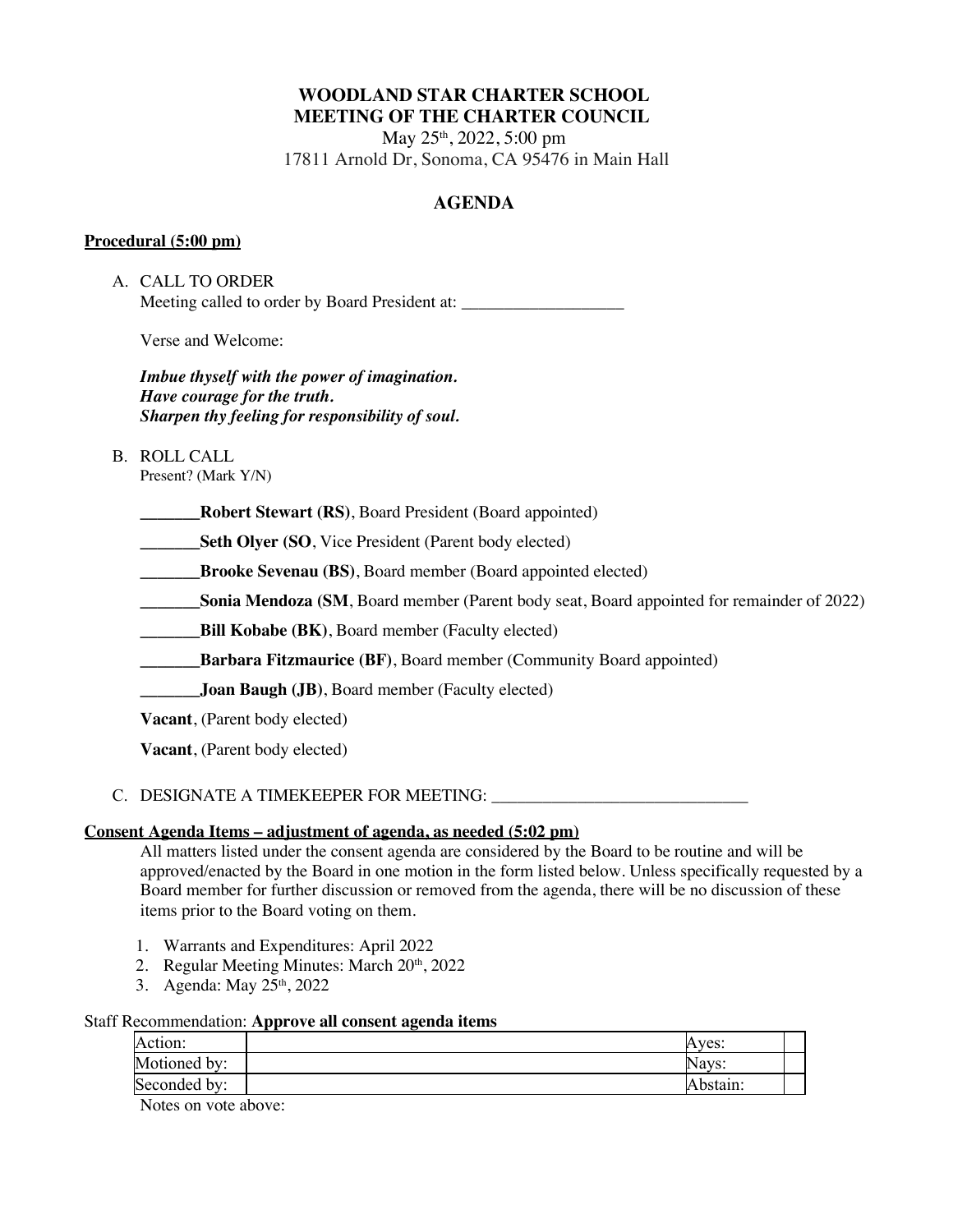## **Communications (5:10 pm)**

A. PUBLIC COMMENT (If a member of the public plans to speak during this time, please be sure to read the meeting guidelines on page 1 and fill out a "Request to Speak" form and hand it to the Board President. Your name will be called when it is your turn to speak. Bear in mind that your comments become part of the public record. Note: The Board cannot discuss items that are not on the agenda and will therefore not respond substantively to comments addressing such items.

## 1. READ OFFICIAL CORRESPONDENCE (if any):

### **Information Items - Reports and other items scheduled for information & discussion (5:30 pm)**

- **Educational Foundation Report** Rachel (15 min)
- **Business/Operation Manager Report** Becky (10 min)
- **2022/23 Budget update**  Becky & Caroline (15 min)
- **LCAP** (draft review) Caroline (15 min)
- **Appointed Board Seats for 2022/23** Robert (15 min) **VOTE**
- **Honoring volunteers, past, present & future** Robert & Brooke (15 min)
- **Executive Director Report** Caroline (10 min)
- **Faculty Report** Bill (5 min)
- **Parent Association Report** Brooke (5 min)

### **Items Scheduled for Action and Discussion**

### **Consider approval of: Board Appointed Seat 1**

| <b>Staff Recommendation: Approve</b> |          |
|--------------------------------------|----------|
| Action:                              | Aves:    |
| Motioned by:                         | Navs:    |
| Seconded by:                         | Abstain: |
| Notes on yoto above                  |          |

Notes on vote above:

## **Consider approval of: Board Appointed Seat 2**

#### Staff Recommendation: **Approve**

| Action:      | ves:    |
|--------------|---------|
| Motioned by: | Navs:   |
| Seconded by: | bstain: |
| <b>AT</b>    |         |

Notes on vote above:

#### **Recess to closed session**

Public Employee Discipline/Dismissal Release (§54957)

#### **Reconvene and ratify closed session decisions**

#### **Items for next meeting agenda:**

## **Items for a future meeting agenda:**

## **Next regular meeting:**

June 15th, 2022, 5 PM

## **Closing Verse:**